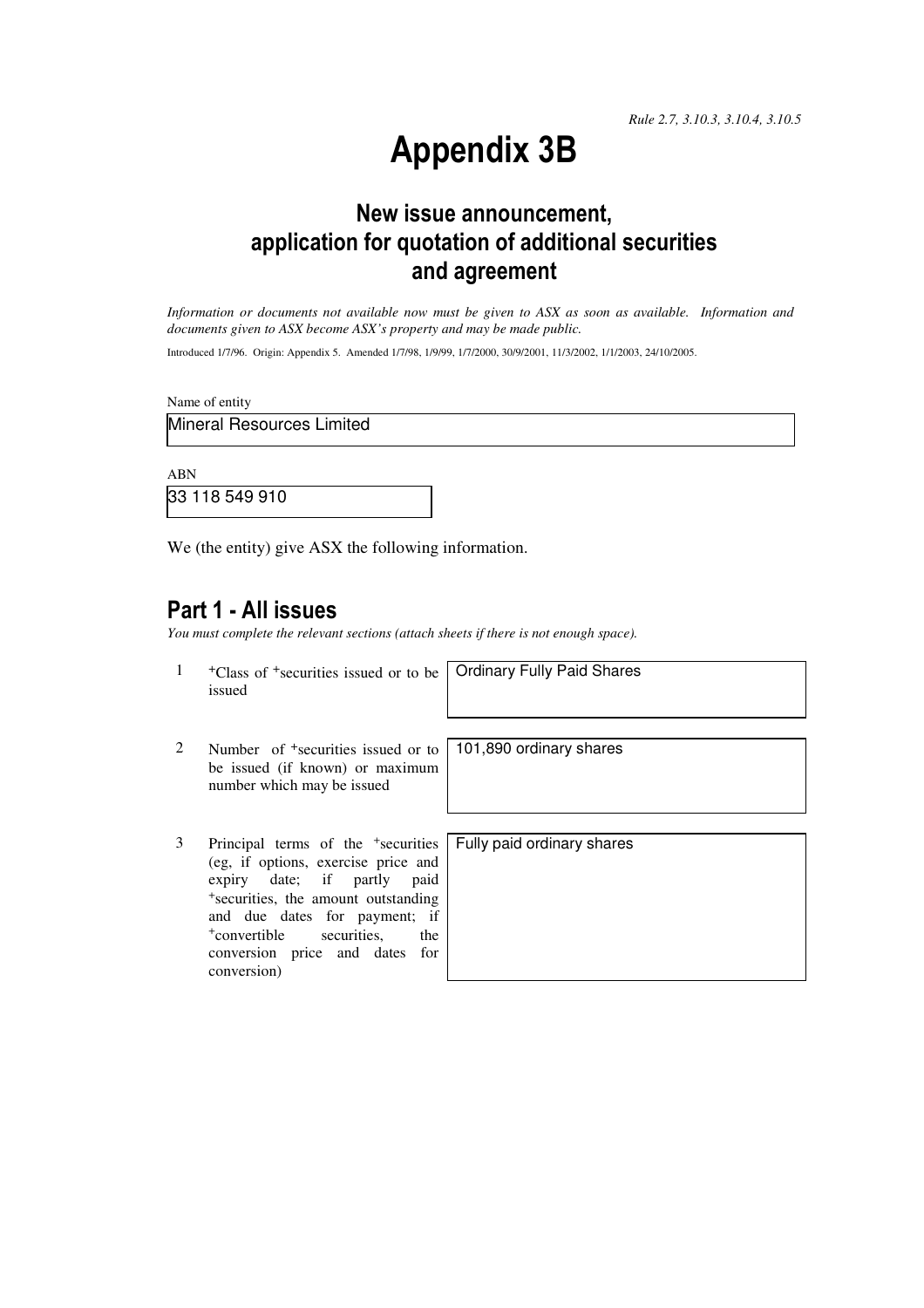| 4 | Do the <sup>+</sup> securities rank equally in all<br>respects from the date of allotment<br>with an existing <sup>+</sup> class of quoted<br>+securities?                                                                                                                                                                                                                                           | Fully Paid Ordinary Shares - Yes.                |
|---|------------------------------------------------------------------------------------------------------------------------------------------------------------------------------------------------------------------------------------------------------------------------------------------------------------------------------------------------------------------------------------------------------|--------------------------------------------------|
|   | If the additional securities do not<br>rank equally, please state:<br>the date from which they do<br>extent to<br>which<br>the<br>they<br>participate for the next dividend,<br>(in<br>the<br>case<br>of<br>a<br>trust,<br>distribution) or interest payment<br>the extent to which they do not<br>rank equally, other than in<br>relation to the next dividend,<br>distribution or interest payment |                                                  |
| 5 | Issue price or consideration                                                                                                                                                                                                                                                                                                                                                                         | \$192,902 - conversion of unlisted share options |
| 6 | Purpose of the issue<br>(If issued as consideration for the<br>acquisition of assets, clearly identify<br>those assets)                                                                                                                                                                                                                                                                              | Conversion of 101,890 unlisted share options     |
| 7 | Dates of entering <sup>+</sup> securities into<br>uncertificated holdings or despatch<br>of certificates                                                                                                                                                                                                                                                                                             | 9/10/09 to 22/10/09                              |
|   |                                                                                                                                                                                                                                                                                                                                                                                                      |                                                  |
|   |                                                                                                                                                                                                                                                                                                                                                                                                      | $\mathbf{N}$<br>$+\sqrt{1}$ .<br>$-1$            |

|                                                                                                                                                                              | Number      | <sup>+</sup> Class                  |
|------------------------------------------------------------------------------------------------------------------------------------------------------------------------------|-------------|-------------------------------------|
| 8<br>and <sup>+</sup> class<br>all<br>Number<br>of<br>$\overline{ASX}$<br>quoted<br><sup>+</sup> securities<br>on<br>(including the securities in clause<br>2 if applicable) | 140,278,043 | Paid<br>Fully<br>Ordinary<br>Shares |

<sup>+</sup> See chapter 19 for defined terms.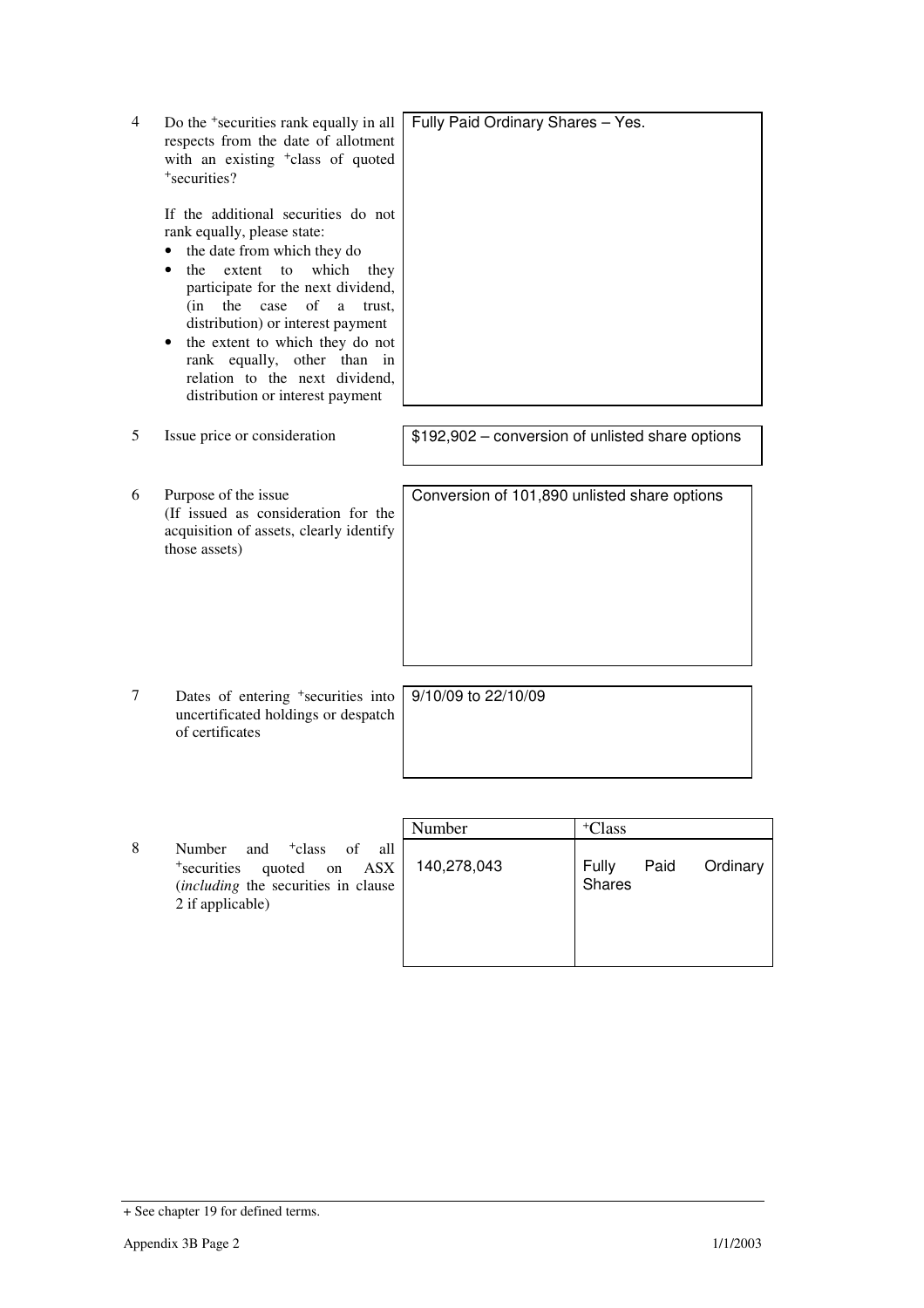|   |                                                                                                                                                   | Number                                                                                                                                                                                                          | <sup>+</sup> Class                                                                                                                                                                                                                                                                                                                                                                                                                                                                                                                           |
|---|---------------------------------------------------------------------------------------------------------------------------------------------------|-----------------------------------------------------------------------------------------------------------------------------------------------------------------------------------------------------------------|----------------------------------------------------------------------------------------------------------------------------------------------------------------------------------------------------------------------------------------------------------------------------------------------------------------------------------------------------------------------------------------------------------------------------------------------------------------------------------------------------------------------------------------------|
| 9 | Number<br>and <sup>+</sup> class<br>of<br>all<br>*securities not quoted on ASX<br><i>(including the securities in clause)</i><br>2 if applicable) | 5,000,000<br>670,000<br>250,000<br>10,000,000<br>1,035,000<br>30,000<br>250,000<br>403,765<br>12,000<br>1,184,000<br>60,000<br>506,000<br>122,000<br>4,000<br>466,000<br>240,000<br>80,000<br>80,000<br>160,000 | Options \$6.05, 6/8/10<br>Options \$1.80, 15/1/11<br>Options \$0.90, 28/7/11<br>Options \$6.05, 6/8/11<br>Options \$1.90, 15/1/12<br>Options \$3.83, 15/1/12<br>Options \$0.90, 28/7/12<br>Options \$7.763, 4/1/10<br>Options \$3.513, 31/12/10<br>Options \$3.513, 14/7/11<br>Options \$5.00, 31/12/11<br>Options \$6.638, 31/12/11<br>Options \$6.875, 31/12/11<br>Options \$7.888, 31/12/11<br>Options \$9.138, 31/12/11<br>Options \$9.375, 31/12/11<br>Options \$3.75, 31/12/13<br>Options \$5.00, 31/12/13<br>Options \$6.25, 31/21/13 |
|   |                                                                                                                                                   |                                                                                                                                                                                                                 |                                                                                                                                                                                                                                                                                                                                                                                                                                                                                                                                              |

10 Dividend policy (in the case of a trust, distribution policy) on the increased capital (interests)

Ordinary shares participate equally with existing shareholders

# Part 2 - Bonus issue or pro rata issue

| 11 | holder<br>Is<br>security<br>approval<br>required?                                                        |  |
|----|----------------------------------------------------------------------------------------------------------|--|
| 12 | Is the issue renounceable or non-<br>renounceable?                                                       |  |
| 13 | Ratio in which the <sup>+</sup> securities will<br>be offered                                            |  |
| 14 | <sup>+</sup> Class of <sup>+</sup> securities to which the<br>offer relates                              |  |
| 15 | <sup>+</sup> Record<br>determine<br>date<br>to<br>entitlements                                           |  |
| 16 | Will holdings on different registers<br>(or subregisters) be aggregated for<br>calculating entitlements? |  |
| 17 | Policy for deciding entitlements in<br>relation to fractions                                             |  |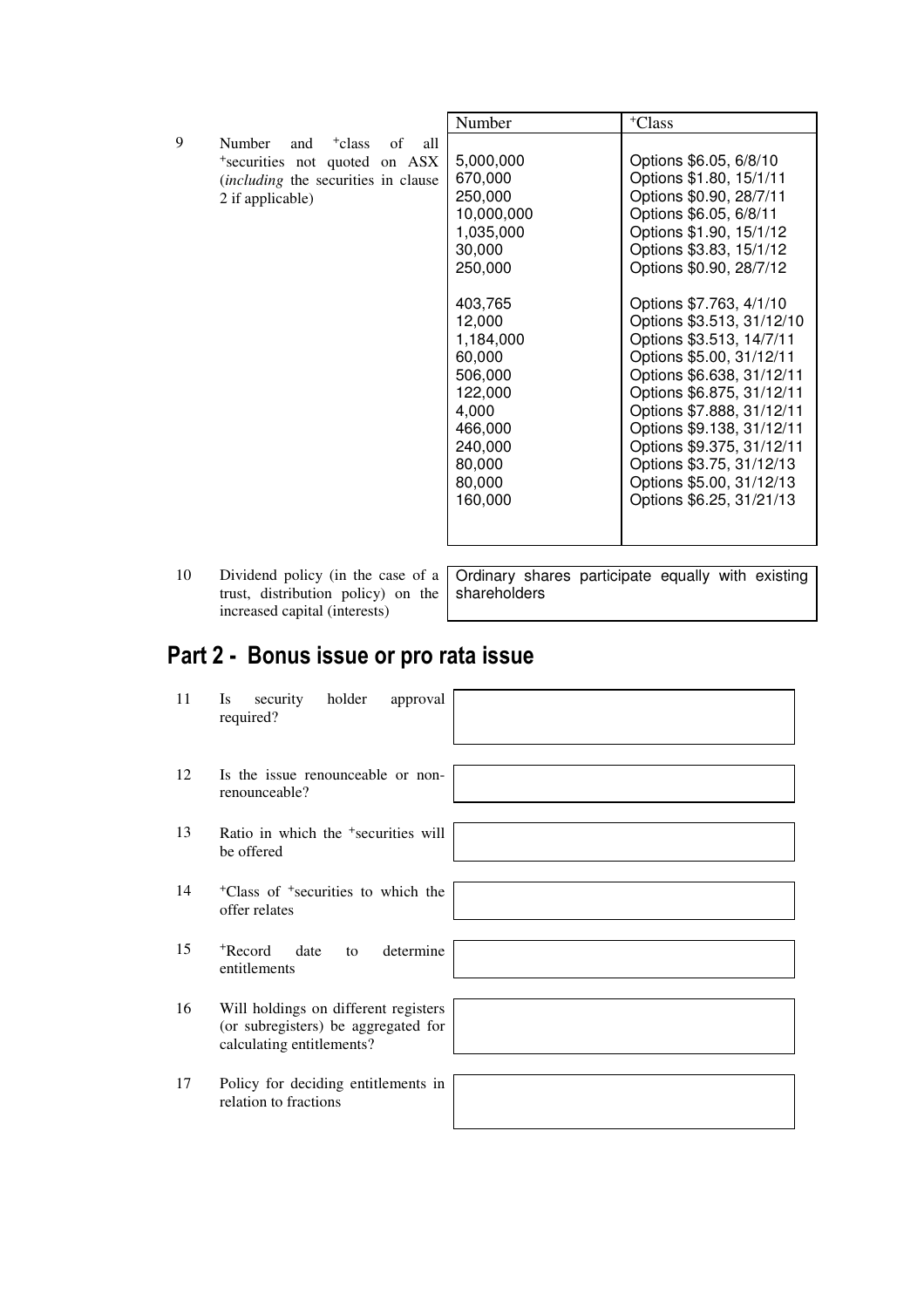| 18 | Names of countries in which the<br>entity has <sup>+</sup> security holders who<br>will not<br>be sent new issue<br>documents<br>Note: Security holders must be told how their<br>entitlements are to be dealt with.<br>Cross reference: rule 7.7. |  |
|----|----------------------------------------------------------------------------------------------------------------------------------------------------------------------------------------------------------------------------------------------------|--|
| 19 | date<br>of<br>Closing<br>for receipt<br>acceptances or renunciations                                                                                                                                                                               |  |
| 20 | Names of any underwriters                                                                                                                                                                                                                          |  |
| 21 | Amount of any underwriting fee or<br>commission                                                                                                                                                                                                    |  |
| 22 | Names of any brokers to the issue                                                                                                                                                                                                                  |  |
| 23 | Fee or commission payable to the<br>broker to the issue                                                                                                                                                                                            |  |
| 24 | Amount of any handling<br>fee<br>payable to brokers who lodge<br>acceptances or renunciations on<br>behalf of <sup>+</sup> security holders                                                                                                        |  |
| 25 | If the issue is contingent<br>on<br>*security holders' approval, the date<br>of the meeting                                                                                                                                                        |  |
| 26 | Date entitlement and acceptance<br>form and prospectus or Product<br>Disclosure Statement will be sent to<br>persons entitled                                                                                                                      |  |
| 27 | If the entity has issued options, and<br>the terms entitle option holders to<br>participate on exercise, the date on<br>which notices will be sent to option<br>holders                                                                            |  |
| 28 | Date rights trading will begin (if<br>applicable)                                                                                                                                                                                                  |  |
| 29 | Date rights trading will end (if<br>applicable)                                                                                                                                                                                                    |  |
|    |                                                                                                                                                                                                                                                    |  |
| 30 | How do <sup>+</sup> security holders sell their<br>entitlements<br>in full<br>through<br>a<br>broker?                                                                                                                                              |  |

<sup>+</sup> See chapter 19 for defined terms.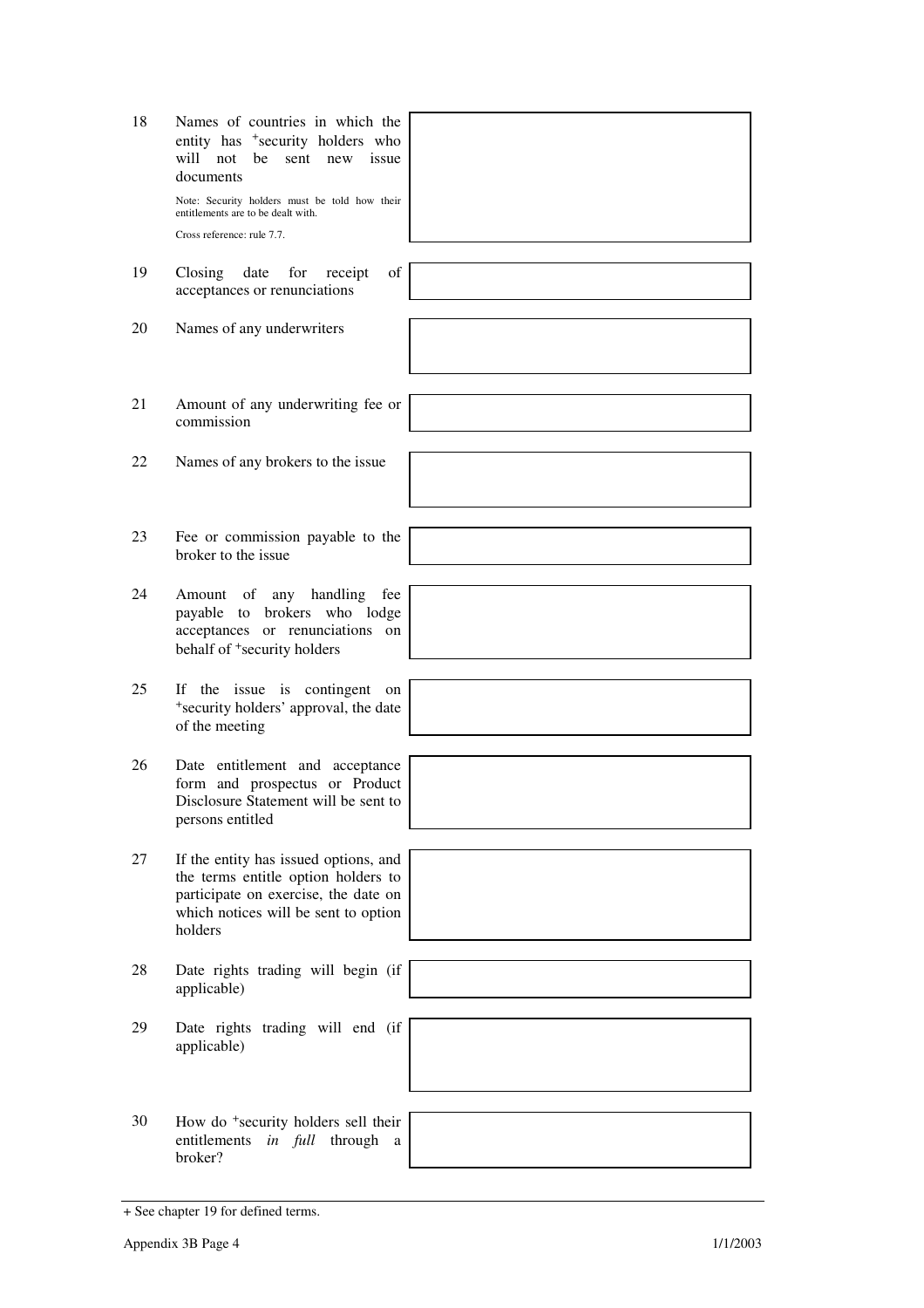- 31 How do <sup>+</sup>security holders sell *part* of their entitlements through a broker and accept for the balance?
- 32 How do <sup>+</sup>security holders dispose of their entitlements (except by sale through a broker)?

33 <sup>+</sup>Despatch date

| ,我们也不会有什么?""我们的人,我们也不会有什么?""我们的人,我们也不会有什么?""我们的人,我们也不会有什么?""我们的人,我们也不会有什么?""我们的人 |  |  |
|----------------------------------------------------------------------------------|--|--|
|                                                                                  |  |  |
|                                                                                  |  |  |
|                                                                                  |  |  |
|                                                                                  |  |  |

## Part 3 - Quotation of securities

*You need only complete this section if you are applying for quotation of securities* 

- 34 Type of securities (*tick one*)
- (a)  $\Box$  Securities described in Part 1
- (b) All other securities

Example: restricted securities at the end of the escrowed period, partly paid securities that become fully paid, employee incentive share securities when restriction ends, securities issued on expiry or conversion of convertible securities

## Entities that have ticked box 34(a)

#### **Additional securities forming a new class of securities**

|           |  |  |  | Tick to indicate you are providing the information or |  |
|-----------|--|--|--|-------------------------------------------------------|--|
| documents |  |  |  |                                                       |  |

- 
- 35 If the <sup>+</sup> securities are <sup>+</sup>equity securities, the names of the 20 largest holders of the additional <sup>+</sup>securities, and the number and percentage of additional <sup>+</sup>securities held by those holders
- 36 If the <sup>+</sup> securities are <sup>+</sup>equity securities, a distribution schedule of the additional <sup>+</sup>securities setting out the number of holders in the categories 1 - 1,000 1,001 - 5,000 5,001 - 10,000 10,001 - 100,000 100,001 and over

37 A copy of any trust deed for the additional <sup>+</sup>securities

### Entities that have ticked box 34(b)

38 Number of securities for which <sup>+</sup>quotation is sought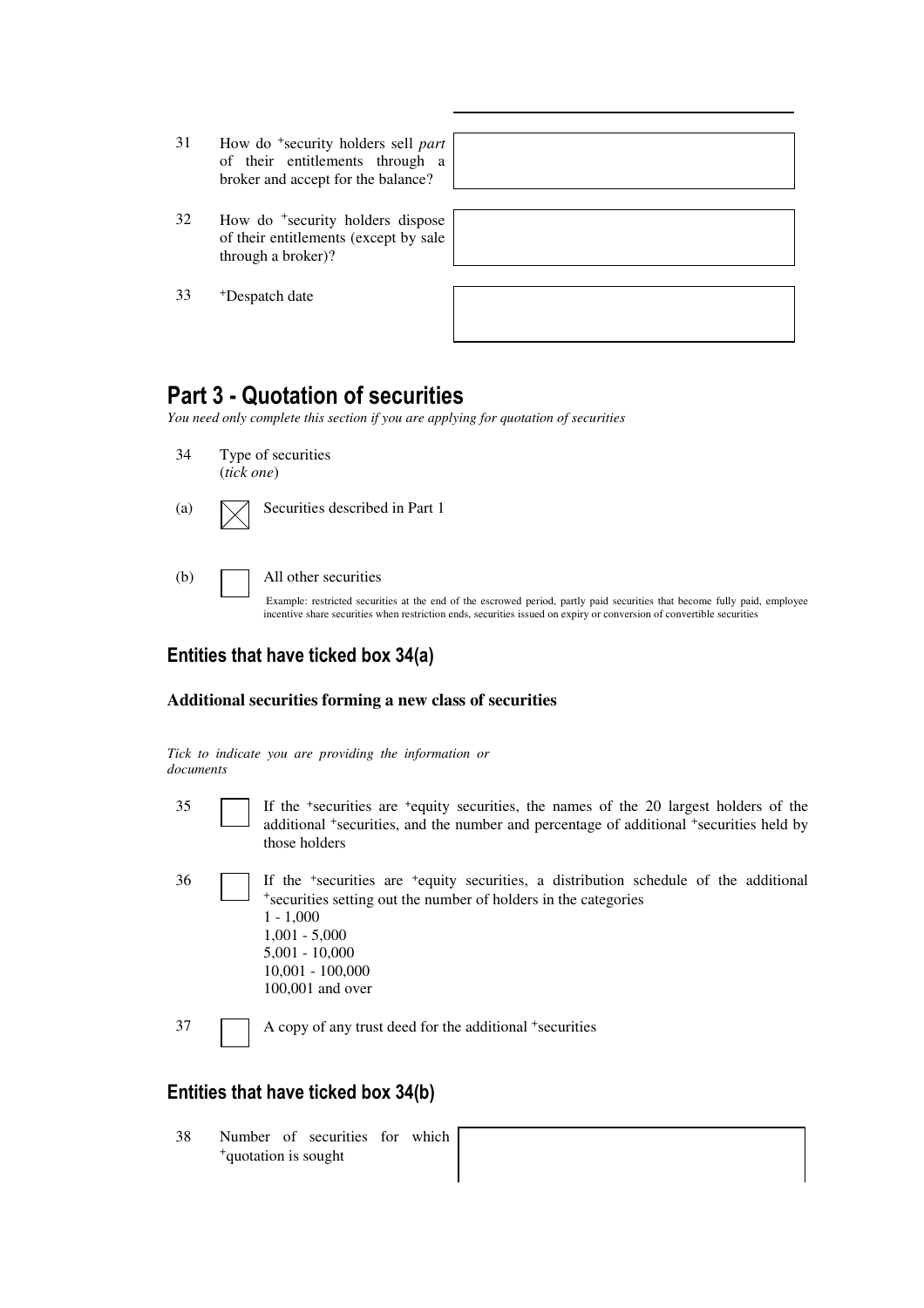- 39 Class of <sup>+</sup>securities for which quotation is sought
- 40 Do the <sup>+</sup>securities rank equally in all respects from the date of allotment with an existing <sup>+</sup>class of quoted <sup>+</sup>securities?

If the additional securities do not rank equally, please state:

- the date from which they do
- the extent to which they participate for the next dividend, (in the case of a trust, distribution) or interest payment
- the extent to which they do not rank equally, other than in relation to the next dividend, distribution or interest payment
- 41 Reason for request for quotation now

Example: In the case of restricted securities, end of restriction period

(if issued upon conversion of another security, clearly identify that other security)

42 Number and <sup>+</sup>class of all <sup>+</sup>securities quoted on ASX (*including* the securities in clause 38)



<sup>+</sup> See chapter 19 for defined terms.